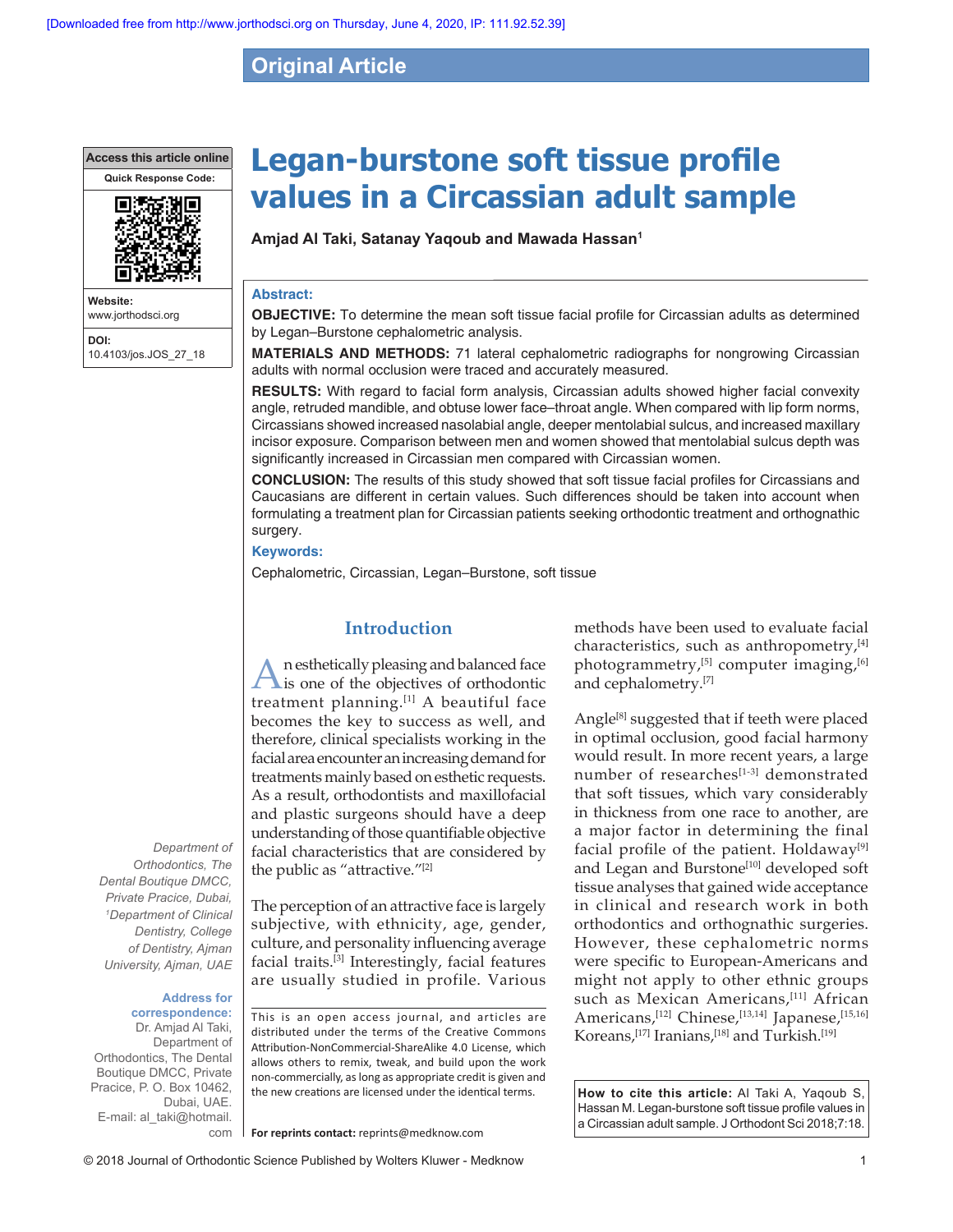Cephalometric soft tissue norms for different ethnic and racial groups had previously been established in many populations.<sup>[11-19]</sup> Most investigators had concluded that there were significant differences in the dento-facial relationship of various ethnic and racial groups. Therefore, it is important to develop standards for various populations. No report whatever is available dealing with Circassians' soft tissue profile norm. This study was carried out to (1) determine soft tissue profile norms among Circassians by means of angular, linear, and ratio measurements, (2) to compare Circassians' soft tissue values with Caucasian norms, and (3) to investigate the sexual differences between Circassian men and women. These would serve as a guide for esthetic treatment goals.

## **Materials and Methods**

Lateral cephalometric radiographs were taken for 71 nongrowing Circassian adults (37 male, mean age 24.49 years; 34 females, mean age 22.38 years).

Those meeting the following criteria were chosen:

- Circassian with Circassian grandparents
- Balanced facial profile with competent lip
- Class I occlusion with minimum or no crowding
- Normal overjet and overbite
- No previous history of trauma
- No previous orthodontic treatment, maxillofacial, or plastic surgery.

All cephalometric lateral skull radiographs were taken in a natural head position, with the teeth in maximum intercuspation and lips in light contact. Tracings of the cephalometric radiographs were made by hand on 0.003 matte acetate sheets. All radiographs were traced by hand by a single author to avoid interobserver variability and were reviewed by another author for accurate landmark identification.

In this study, three angular, seven linear, and three ratio measurements were made on each radiograph. The landmarks were located according to the definitions of Legan–Burstone.[10]

The following soft tissue and hard tissue pints were identified from lateral cephalometric X-rays:

- 1. Cm: columella point
- 2. Sn: subnasale point
- 3. Ls: labrale superius
- 4. Pog': soft tissue poganion
- 5. Li: labrale inferius
- 6. Si: soft tissue "B" point
- 7. Stms: upper lip stomion
- 8. Ui: upper incisal
- 9. Stmi: lower lip stomion
- 10. Me: soft tissue mention 11. N: nasion 12. S: sella
- 13. G: soft tissue gnathion
- 14. C: cervical point.

After locating the points, horizontal reference plane (HP) have been drawn, which was constructed by drawing a line through Nasion (N)  $7^\circ$  up from the Sella (S)-N line. Angular, linear, and ratio measurements of Legan–Burstone analyses are shown in Figures 1 and 2.

- 1. Legan–Burstone soft tissue analysis of facial form [Figure 1]:
	- 1. Facial convexity angle (G‑Sn‑Pog')
	- 2. Maxillary prognathism (G‑Sn)
	- 3. Mandibular prognathism (GPog')
	- 4. Lower face–throat angle (Sn‑Gn'‑C)
	- 5. Vertical height ratio (G‑Sn/Sn‑Me')
	- 6. Lower vertical height–depth ratio (Sn‑Gn'/c‑Gn').
- 2. Legan–Burstone soft-tissue analysis of lip form
	- [Figure 2]:
	- 1. Nasolabial angle (Cm‑Sn‑Ls)
	- 2. Upper lip protrusion (Ls to Sn‑Pog')
	- 3. Lower‑lip protrusion (Li to Sn‑Pog')
	- 4. Mentolabial sulcus depth (Si to Li‑Pog')
	- 5. Maxillary incisor exposure (Stms‑Ui)
	- 6. Interlabial gap (Stms‑Stmi)
	- 7. Vertical lip–chin ratio (Sn‑Stms/Stmi‑Me').

Descriptive statistics (mean and standard deviation) were calculated using SPSS program version 17.0. The results were tabulated and compared with Legan–Burstone norms. To compare this ethnic of group with other



**Figure 1:** Legan–Burstone soft tissue analysis of facial form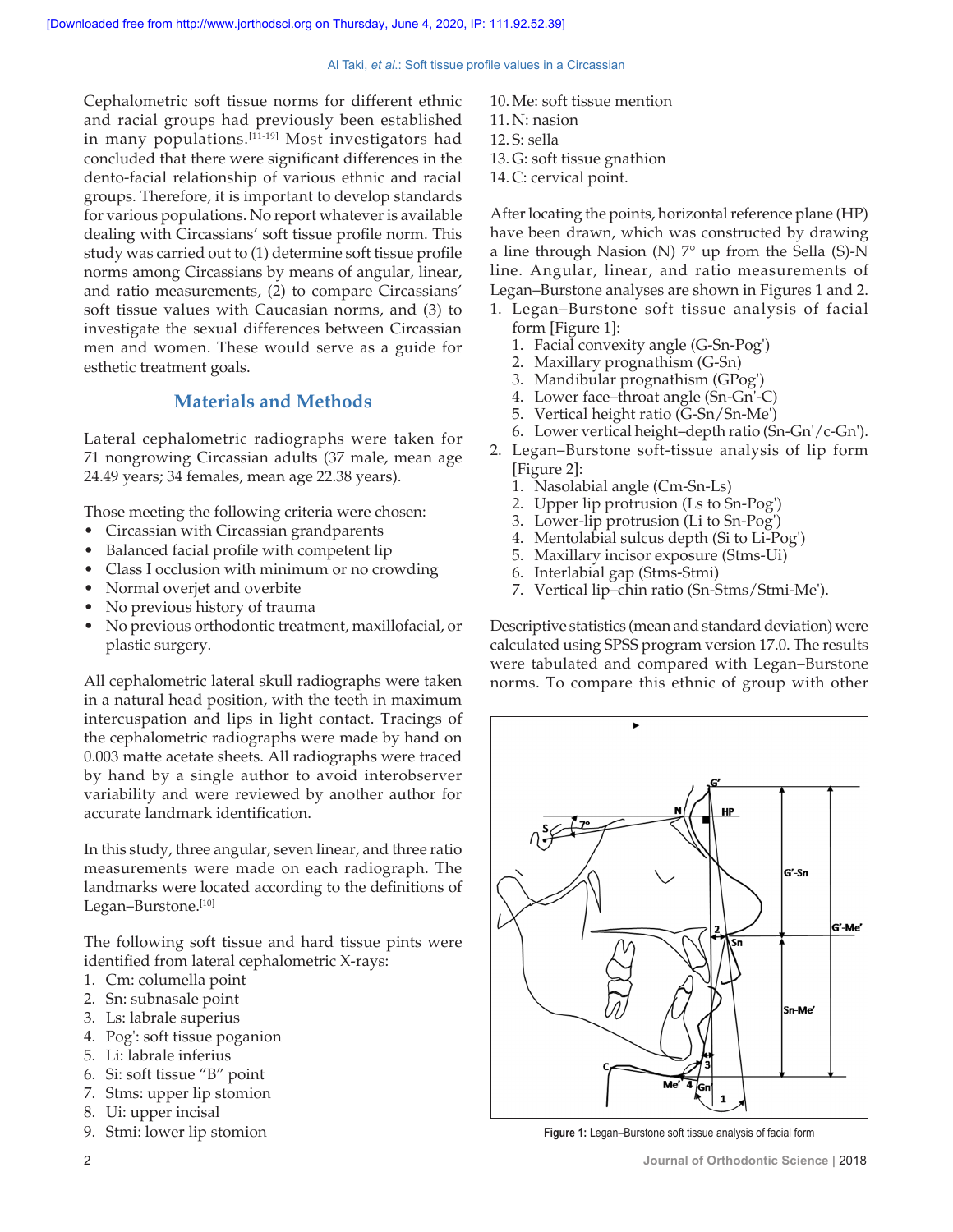ethnics, compare men and female of this specific group, an independent *t* test was used at 5% level (*P* < 0.05).

#### **Results**

Table 1 shows the descriptive statistics of the pooled means for both genders representing Circassian soft tissue values compared with Caucasian norms as determined by Legan–Burstone analysis.

The result showed that Circassian values have statistically significant differences in three facial form and three lip form measurements compared with Legan–Burstone norms. Circassian adults had higher facial convexity angle  $(P = 0.043)$ , retruded pogonion  $(P = 0.002)$ , lower face–throat angle  $(P = 0.001)$ , more obtuse nasolabial angle  $(P = 0.042)$ , deeper mentolabial sulcus  $(P = 0.000)$ , and increased maxillary incisor exposure  $(P = 0.002)$ .

An independent samples *t*-test was used to compare Circassian men with women. Table 2 shows that 1 out of



**Figure 2:** Legan–Burstone soft tissue analysis of lip form

13 measurements showed significant differences between men and women. Circassian men showed deeper mentolabial sulcus depth compared with Circassia women  $(P = 0.012)$ .

## **Discussion**

Nowadays, large numbers of Circassian adults are seeking orthodontic treatment including orthognathic surgery all over the world, hence it is important to determine soft tissue cephalometric norms for this particular ethnic group and to base our treatment plans accordingly.

Legan–Burstone analysis was used in this study because it presents the soft tissue in more detail with simplicity and directness in mind, and it is widely used.

### **Facial form**

Facial convexity angle was found to be greater in our study group, which implies a more convex profile in Circassians than in Caucasians. This measurement was approximately 2.5° higher in Circassian sample for both genders. Mandibular retrusion was the reason for increased soft tissue convexity for Circassian sample, as smaller values were recorded for mandibular prognathism measurement in Circassian subjects compared with Caucasian samples. This finding was in agreement with Uysal *et al*. [19] and Garg and Alexander,[20] whereas less convex profile was reported in Japanese<sup>[15]</sup> and Black Americans.[12]

Lower face–throat angle was more obtuse compared with Caucasians. Legan and Burstone stated that an obtuse lower face–throat angle should warn the clinician not to use procedures that reduce the prominence of the chin.<sup>[10]</sup>

#### **Table 1: Comparison between Circassians values and Caucasian norms using Legan‑Burstone analysis**

| <b>Variables</b>                                 | Circassians $(n=71)$ |           | <b>Norms</b> |           | P     |
|--------------------------------------------------|----------------------|-----------|--------------|-----------|-------|
|                                                  | <b>Mean</b>          | <b>SD</b> | <b>Mean</b>  | <b>SD</b> |       |
| Facial form                                      |                      |           |              |           |       |
| Facial convexity angle (G-Sn-Pog')               | 14.48                | 5.78      | 12           | 4         | 0.043 |
| Maxillary prognathism (G-Sn)                     | 6.22                 | 4.33      | 6            | 3         | 0.809 |
| Mandibular prognathism (GPog')                   | $-4.64$              | 7.33      | 0            | 4         | 0.002 |
| Lower face-throat angle (Sn-Gn'-C)               | 108.54               | 12.34     | 100          | 7         | 0.001 |
| Vertical height ratio (G-Sn/Sn-Me')              | 0.96                 | 0.13      |              |           |       |
| Lower vertical height-depth ratio (Sn-Gn'/c-Gn') | 1.8                  | 0.69      | 1.2          |           |       |
| Lip form                                         |                      |           |              |           |       |
| Nasolabial angle (Cm-Sn-Ls)                      | 106.65               | 10.59     | 102          | 8         | 0.042 |
| Upper-lip protrusion (Ls to Sn-Pog')             | 2.57                 | 2.65      | 3            |           | 0.415 |
| Lower-lip protrusion (Li to Sn-Pog')             | 1.56                 | 3.08      | 2            |           | 0.470 |
| Mentolabial sulcus depth (Si to Li-Pog')         | $-6.21$              | 2.23      | 4            | 2         | 0.000 |
| Maxillary incisor exposure (Stms-Ui)             | 3.32                 | 1.78      | 2            | 2         | 0.002 |
| Interlabial gap (Stms-Stmi)                      | 2.29                 | 0.5       | 2            | 2         | 0.257 |
| Vertical lip-chin ratio (Sn-Stms/Stmi-Me')       | 0.47                 | 0.06      | 0.5          |           |       |

SD – Standard deviation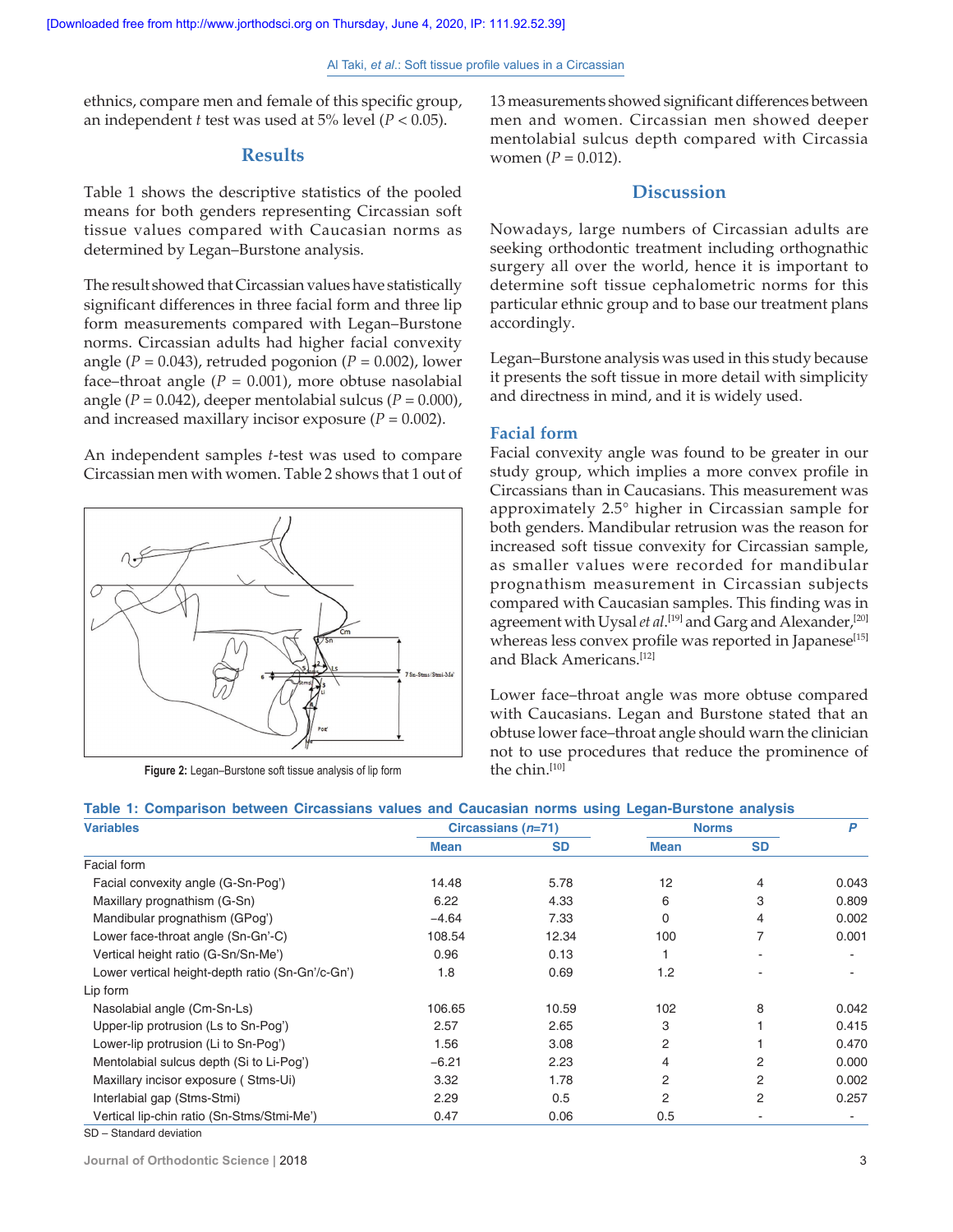#### Al Taki, *et al*.: Soft tissue profile values in a Circassian

| <b>Variables</b>                                 | <b>Female</b> |           | <b>Male</b> |           | P     |
|--------------------------------------------------|---------------|-----------|-------------|-----------|-------|
|                                                  | <b>Mean</b>   | <b>SD</b> | Mean        | <b>SD</b> |       |
| Facial form                                      |               |           |             |           |       |
| Facial convexity angle (G-Sn-Pog')               | 14.79         | 6.33      | 14.21       | 5.31      | 0.676 |
| Maxillary prognathism (G-Sn)                     | 6.08          | 3.96      | 6.35        | 4.69      | 0.794 |
| Mandibular prognathism (GPog')                   | $-5.18$       | 7.16      | $-4.05$     | 7.53      | 0.520 |
| Lower face-throat angle (Sn-Gn'-C)               | 105.75        | 11.09     | 111.11      | 13.008    | 0.067 |
| Vertical height ratio (G-Sn/Sn-Me')              | 0.94          | 0.14      | 0.97        | 0.11      | 0.421 |
| Lower vertical height-depth ratio (Sn-Gn'/c-Gn') | 1.66          | 0.52      | 1.93        | 0.8       | 0.107 |
| Lip form                                         |               |           |             |           |       |
| Nasolabial angle (Cm-Sn-Ls)                      | 105.15        | 13.45     | 108.04      | 11.76     | 0.337 |
| Upper lip protrusion (Ls to Sn-Pog')             | 2.87          | 2.51      | 2.30        | 2.78      | 0.370 |
| Lower lip protrusion (Li to Sn-Pog')             | 1.83          | 2.81      | 1.31        | 3.33      | 0.481 |
| Mentolabial sulcus depth (Si to Li-Pog')         | $-5.53$       | 2.64      | $-6.84$     | 1.55      | 0.012 |
| Maxillary incisor exposure (Stms-Ui)             | 3.72          | 1.78      | 2.95        | 1.73      | 0.069 |
| Interlabial gap (Stms-Stmi)                      | 2.37          | 0.49      | 2.22        | 0.5       | 0.207 |
| Vertical lip-chin ratio (Sn-Stms/Stmi-Me')       | 0.48          | 0.06      | 0.47        | 0.06      | 0.485 |

#### **Table 2: Comparison between Circassian men and women values using Legan‑Burstone analysis**

SD – Standard deviation

Comparisons between both sexes showed no significant differences, although mandibular prognathism value was smaller in females than males which indicate that females have relatively more convex facial profiles than males.

## **Lip form**

Greater nasolabial angle by 4° was recorded in Circassian subjects compared with Caucasian sample. Legan and Burstone<sup>[10]</sup> indicated that in surgical procedures, this angle should be in the range of  $102^{\circ} \pm 8^{\circ}$ . Circassian adult values were near the upper border of the range. Similar findings were reported in Japanese,<sup>[15]</sup> Koreans,<sup>[17]</sup> and Turkish.[19]

The mentolabial sulcus relative to lower lip pogonion line measurement showed that mentolabial sulcus depth was increased in Circassian adult sample which might be attributed to mandibular retrusion. Similar findings were obtained by uysal *et al*. [19] and Celebi *et al*. [21] Comparisons between both sexes showed that mentolabial sulcus depth was larger in Circassia males than in females. This could be attributed to the fact that males have more prominent chin compared with females.

Statistically significant difference was also found in the maxillary incisor exposure between our study group and the Caucasians. The comparison revealed more incisor exposure in Circassian adults compared with Caucasians.

## **Conclusion**

In conclusion, we compared the soft tissue profiles of Circassian adults with those of Caucasians and found out the Circassian adults have

• More convex soft tissue facial profiles

- More retruded chins
- More obtuse lower face–throat angle
- Increased nasolabial angle
- Deeper mentolabial sulcus
- More maxillary incisor exposure.

These differences should be taken into account when treating Circassian patients according to Caucasian norms.

## **Financial support and sponsorship** Nil.

## **Conflicts of interest**

There are no conflicts of interest

## **References**

- 1. Anić‑Milosević S, Lapter‑Varga M, Slaj M. Analysis of the soft tissue facial profile by means of angular measurements. Eur J Orthod 2008;30:135‑40.
- 2. Sforza C, Laino A, D'Alessio R, Grandi G, Tartaglia GM, Ferrario VF, et al. Soft-tissue facial characteristics of attractive and normal adolescent boys and girls. Angle Orthod 2008;78:799‑807.
- 3. Mandall NA, McCord JF, Blinkhorn AS, Worthington HV, O'Brien KD. Perceived aesthetic impact of malocclusion and oral self-perceptions in 14-15-year-old Asian and Caucasian children in greater Manchester. Eur J Orthod 2000;22:175‑83.
- 4. Farkas LG. Anthropometry of the Head and Face in Medicine. New York: Elsevier North Holland Inc.; 1981. p. 285.
- 5. Gavan JA, Washburn SL, Lewis PH. Photography: An anthropometric tool. Am J Phys Anthropol 1952;10:331‑53.
- 6. Guess MB, Solzer WV. Computer treatment estimates in orthodontics and orthognathic surgery. J Clin Orthod 1989;23:262‑8.
- 7. Garner LD. Soft-tissue changes concurrent with orthodontic tooth movement. Am J Orthod 1974;66:367‑77.
- 8. Angle EH. Treatment of the Malocclusion of the Teeth. Philadelphia: S.S. White Manufacturing; 1907.
- 9. Holdaway RA. A soft-tissue cephalometric analysis and its use in